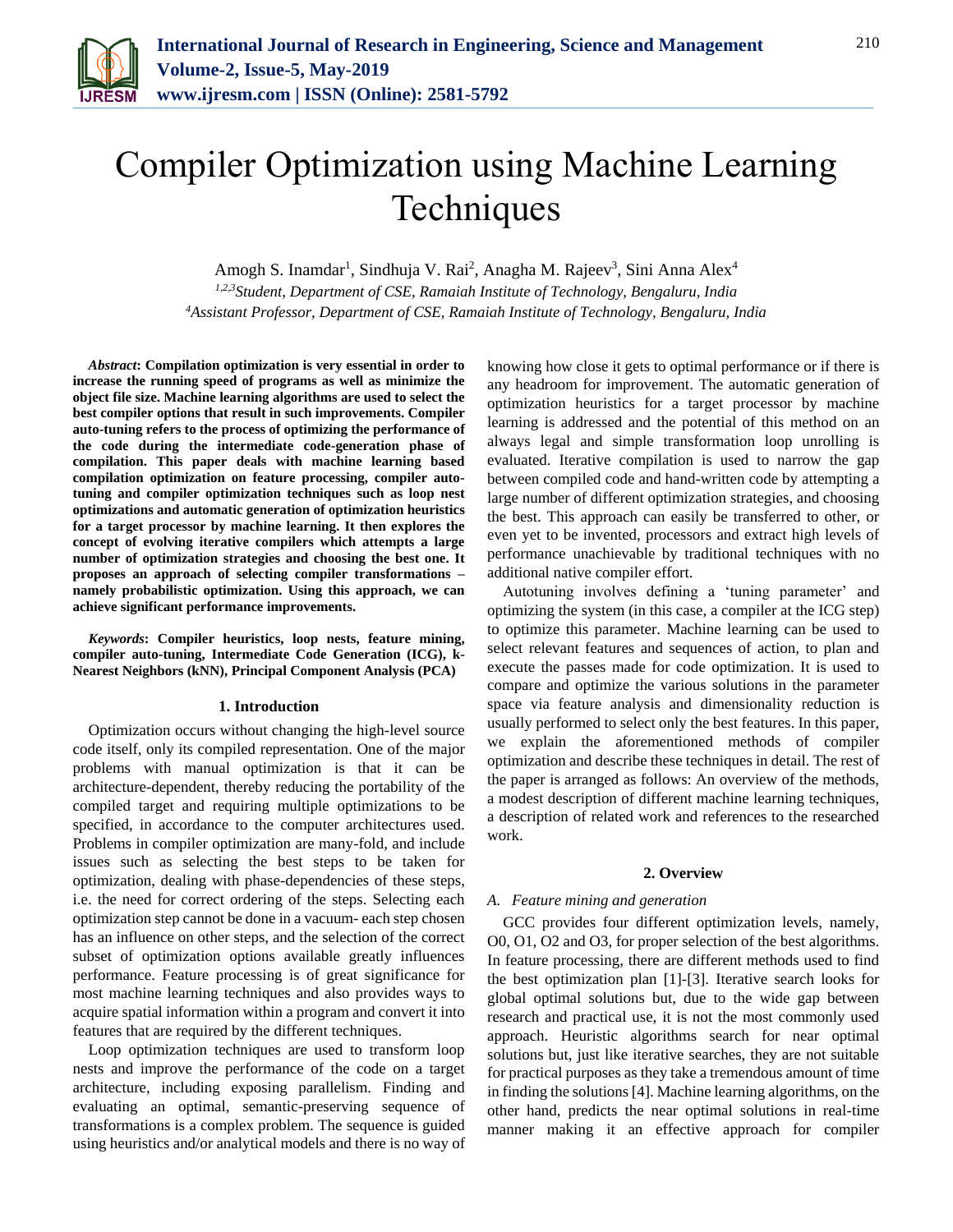

optimization. Feature design is one of the most important aspects of Machine Learning. Program features are generally defined before learning and are divided into static and dynamic features.

Spatial information, which basically shows how instructions are distributed within a program, is also very significant for compilation optimizations. Predictive modeling techniques rely on picking the best features to characterize an optimization space. Machine learning techniques are widely used to build predictive models that select the best compiler options [5]. The performance of the machine learning techniques is highly dependent on the quality of the features selected. The spatial information is stored in a Data Flow Graph (DFG) which is a directed graph with each node representing an instruction and each edge representing the data dependency between the instructions.

#### *B. Autotuning*

Compiler auto-tuning is a complex problem that can be modeled as a linear system of many parameters. For better performing target code, there usually have to be trade-offs between different types of optimization such as loop unrolling and resource allocation. Optimization of this auto-tuning is usually done by making multiple passes over the target code, optimizing a certain aspect of that code and trying to achieve better performance little by little. The operations performed during these passes are usually specified as predefined steps by the compiler designer. Systems such as GCC have specified optimization levels that perform certain sequences of transformations that usually lead to better performance on certain benchmarks. However, the word 'optimization' may be a misnomer here, as these transformations do not necessarily lead to better performing target code and can even degrade performance [1]. A 'tuning parameter' is defined and the system is optimized in autotuning (in this case, a compiler at the intermediate code generation step) to optimize the parameter. A parameter space is generated, consisting of multiple solutions, and the feasible ones are compared and the best one returned. Machine learning can be used to select relevant features and sequences of action, to plan and execute the passes made for code optimization and to compare and optimize the various solutions in the parameter space via feature analysis and dimensionality reduction. A common algorithm to perform this is Principal Component Analysis (PCA) [14]

#### *C. Loop nest optimization*

Loop optimization techniques are used to transform loop nests and improve the performance of the code on a target architecture, including exposing parallelism. Finding and evaluating an optimal, semantic-preserving sequence of transformations is a complex problem. The sequence is guided using heuristics and/or analytical models and there is no way of knowing how close it gets to optimal performance or if there is any headroom for improvement. In this work, state-of-the art code optimizers are considered and then Machine Learning

algorithms are used to make predictions for better, yet clearly achievable performance for the loop nests using these code optimizers. Recognizing the inherent behavior of loop nests using hardware performance counters and Machine Learning algorithms presents an automated mechanism for compiler writers to identify where to focus on making improvements in order to achieve better performance.[8]

## *D. Iterative Compilation*

Iterative compilation is used to narrow the gap between compiled code and hand-written code by attempting a large number of different optimization strategies, and choosing the best. The implication of this work is that built-in compiler heuristics which select optimization strategies are not doing as good a job as is possible. This paper describes a new approach to selecting compiler transformations – probabilistic optimization.[10] It explains how stochastic methods can be used to select the high-level transformations, directed by execution time feedback, where optimization space coverage is traded off against searching in known good regions. This approach can easily be transferred to other, or even yet to be invented, processors and extract high levels of performance unachievable by traditional techniques with no additional native compiler effort.

#### **3. Machine learning techniques**

## *A. Supervised learning*

Supervised learning or "learning by example" involves techniques where the learning model is first trained on a dataset of examples, i.e. problems that have already been classified or solved. The aim is to generalize the data model learnt to the entire space of applications that the model will receive for optimization. This method is used for classification, ranking, and regression problems [13]. A popular type of supervised learning uses linear models, such as Linear Regression (LR), Support Vector Machine (SVM) [15], and k-Nearest Neighbors (kNN) that can handle fluctuations in input data. SVM can also perform classification and regression on non-linear data using the kernel trick. Some systems use Bayesian Networks as classifiers, and it has been shown that these can lead to optimization superior to the GCC's –O2 and –O3 in embedded processors [16]. Decision trees and ensemble methods such as random forests have been used for code compression [17] and optimization [18].

#### *B. Unsupervised learning*

Unsupervised learning or "learning by observation" is a class of techniques that focuses on identifying common features or patterns in the given data samples. A major type of unsupervised learning is clustering, which seeks to partition the input data space into similar clusters. It has been used to reduce training time of autotuning with machine learning [19]. Dimensionality reduction, as mentioned previously, is a method that is used to reduce the number of characteristics or features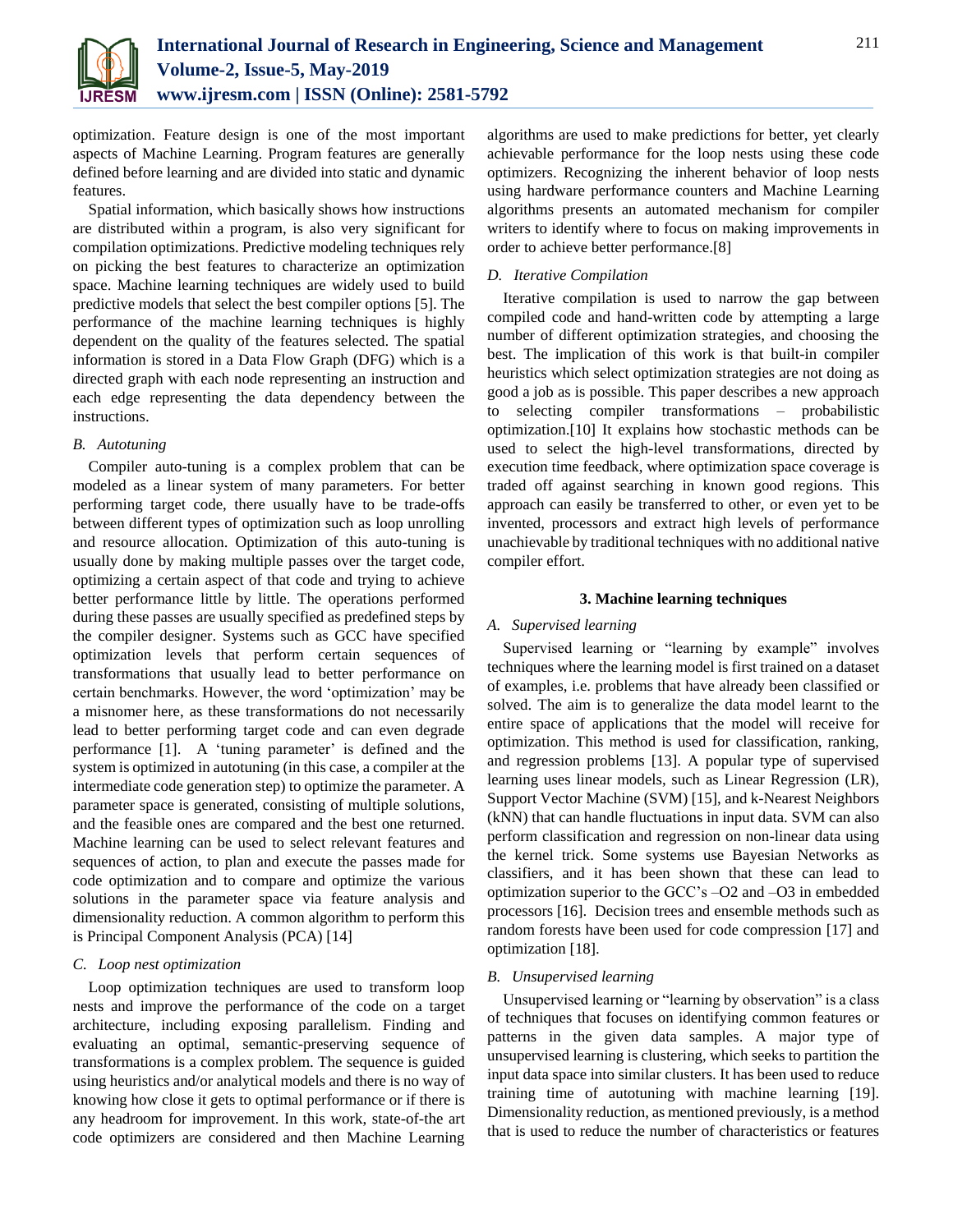

of the data, which can drastically speed up and simplify the optimization process. Evolutionary algorithms, inspired by natural genetic models, are a powerful tool for autotuning. Algorithms such Non-dominating Sorting Genetic Algorithm-II (NSGA-II) [20] and Neuroevolution of Augmenting Topologies (NeAT) [21] have been used to tackle optimization and phase ordering problems.

## *C. Reinforcement learning*

Reinforcement Learning (RL) aims to implement a reward/penalty system that enables learning to obtain the optimum value of either, inspired by psychology. It has been used for building an instruction scheduler that can outperform the commercial Compaq scheduler on evaluated benchmarks from SPEC95 suite [22]. NeAT has also been used for reinforcement learning to find optimal instruction placements where it outperformed all other state-of-the art methods [23].

## **4. Related work**

# *A. Feature mining- design*

Machine learning based optimization has a training part and a prediction part. In the training period, the learning model is trained on large datasets and the parameters are calculated. In the prediction period, the programs are compiled and the features are extracted from the compiled programs and these feature vectors are taken as input to the model thereby predicting a good optimization plan. Due to the fact that it is hard to define static features that have a positive effectiveness, a template based static feature is proposed which generates features having contrasting quantities and qualities.

Most of the feature analysis done so far only gathers the features once, at the start of the optimization, but, on the other hand, a better approach is to make use of the entire feature collection which enhances the quality of learning and also the precision of the prediction. A multi-phase feature extraction prototype is designed that extracts features before 10 passes known as milestone pass. In the training period, the program features are to be extracted before the execution of each milestone pass. The prediction period is similar where the compiler analyzes the code structure and dynamically executes the optimization plan.

K Nearest Neighbors (KNN), Support Vector Machines (SVM), Logistic Regression, etc. are various machine learning models that deal with prediction periods that are similar to traditional machine learning problems.

# *B. Spatial based- use of machine learning in compilers*

The state of the compiler is first examined before choosing an optimization that improves the performance of a program. Important data such as data flow graphs, control flow graphs and abstract syntax trees are collected at the Single Static Assignment (SSA) level [5] [6]. The data is then reassigned to a set of features used by the tools of machine learning whose quality is dependent on the quality of these features. Benchmark applications are used to generate a training set. The applications are compiled many times, each time with different compiler options, discovering the best options for a given application by running the newly compiled program. Each tuple in the training set contains the feature vectors as well as the best compiler options for a given program. The training set is then given to the machine learning tool in order to build a model that predicts the best compiler options for new applications.

## *C. Spatial information framework*

There are four classes of program features that are used to select the best compiler options: i) code size-based features, ii) hot instruction-based features, iii) parallelism-based features, iv) memory access-based features. These features can be considered as indicators of a program's performance. Behavior of the cache is controlled by code-based features as well as memory access patterns, execution time of a program is controlled by hot instruction-based features and optimizations like loop unrolling, instruction scheduling, etc. are controlled by features based on parallelism. All such information can be collected at the SSA level of a compiler. A histogram, which is a bar graph, is used to capture the spatial information, like the weightage of each element in a dataset in a DFG [7]. The IBM Milepost GCC is used to implement this framework.

# *D. Loop nest optimization*

In this work, 4 candidate code optimizers were considered for conducting the experiments which included Polly [11], a Polyhedral Model based optimizer for LLVM. 2 out of those 4 optimizers could perform auto-parallelization of the loop nests. For the experiments, two Intel architectures were used. For the auto-parallelization related experiments, only one thread is mapped per core. Two interesting correlations among hardware performance counters and the characteristic behavior of the loop nests were discovered -the hardware performance counters values from Kaby Lake architecture (after disabling loop transformations and vector code generation) were sufficient to get well trained ML model to make predictions for a similar architecture like the Skylake architecture, and, for predicting the most suited candidate for serial code and for the autoparallelized code for a loop nest, the same set of hardware performance counters, collected from profiling a serial version, can be used to train the ML model and achieve satisfactory results.

For training and evaluating the Machine Learning model, Orange [12] was used. Random Forest (RF) was used as the classifier for all the experiments. The trained models were evaluated on Accuracy and Area Under Curve (AUC). The predicted optimizer's execution time as compared to that of the most suited optimizer's execution time was the same in case of correct predictions and higher in case of mispredictions. The ML experiments were repeated thrice in order to validate our results, taking into account the unique instances from the three validation datasets for measurements.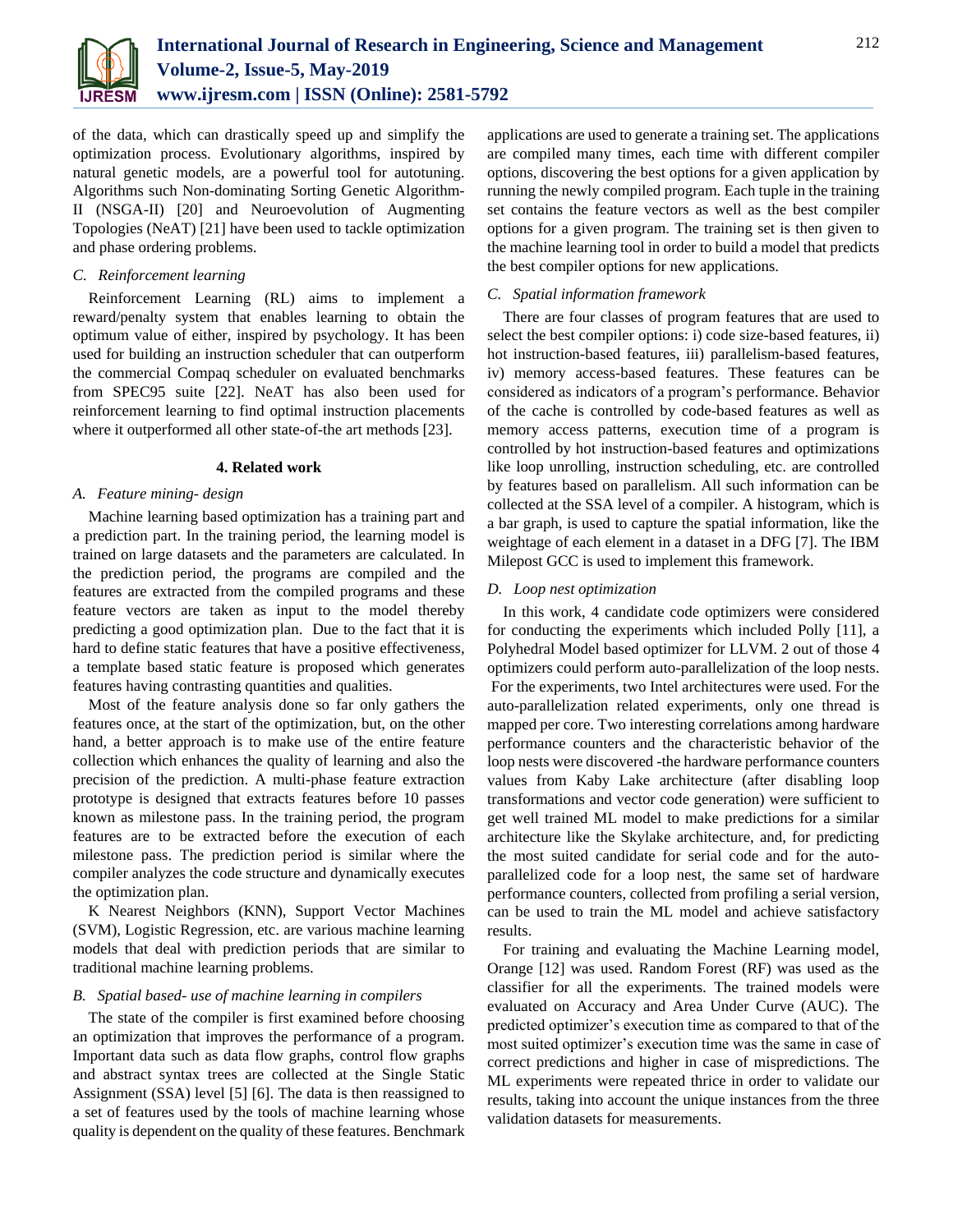# *E. Automatic production of compiler heuristics using machine learning*

Machine learning techniques offer an automatic, flexible and adaptive framework for dealing with the many parameters involved in deciding the effectiveness of program optimizations.[9] Classically a decision rule is learnt from feature vectors describing positive and negative applications of the transformation. To summarize the approach, the steps involved in using a machine learning technique for building heuristics for program transformation are:

- 1. Finding a loop abstraction that captures the "performance" features involved in an optimization, in order to build the learning set,
- 2. Choosing an automatic learning process to compute a rule in order to decide whether loop unrolling should be applied,
- 3. Setting up the result of the learning process as heuristics for the compiler.

# *F. Application characterization*

Application Characterization techniques seek to identify the behavior of the target application in its environment, and characterize it to be able to optimize it accordingly. This is done by selecting relevant features of the application. This analysis can be static or dynamic. Static analysis reads the code as-is, and obtains features from the source code (or compiler representations) [25] or structures such as Control Flow Graphs (CFGs) [26]. Dynamic analysis involved characterizing an application according to its runtime behavior, and may be architecture dependent or architecture independent. The methodology involves collecting Performance Counters (PCs) that indicate program performance and choke points for data, and using these to characterize the application. A hybrid of the two types of characterization can also be used, as developed in the HERCULES system [24]. Dimensionality reduction techniques are usually performed on the extracted features, to reduce optimization complexity.

## *G. Evolving iterative compilation*

This describes a probabilistic search algorithm for finding good source level transformation sequences for typical embedded programs written in C. Two competing search strategies provide a good balance between optimization space exploration and focused search in the neighborhood of already identified good candidates. The work integrates both parameter-less global and parameterized local transformations in a unified optimization framework that can efficiently operate on a huge optimization space spanned by more than 80 transformations. The evaluation of this optimization toolkit, based on three real embedded architectures and kernels and applications from the UTDSP benchmark suite, successfully demonstrates that the approach is able to outperform any other existing approach and gives an average speed up of 1.71 across platforms.

But there is a major drawback to this technique – the

substantial amount of compile and evaluation time required to achieve the results. The main reason for this is that the optimization of each program is carried out individually, starting afresh each time. If there was a way to automatically gauge the similarity between programs, this technique should be primed with previously acquired information – to learn from experience – which could dramatically speed up search, and improve the results.

#### **5. Conclusion**

This paper presents an overview on compiler optimization using machine learning techniques.

#### **References**

- [1] P. Kulkarni, W. Zhao, H. Moon, K. Cho, D. Whalley, J. Davidson, M. Bailey, Y. Paek, and K. Gallivan, "Finding effective optimization phase sequences," in ACM SIGPLAN Notices, vol. 38, no. 7, ACM. New Orleans, LA: ACM, 2003, pp.12–23.
- [2] H. Leather, E. Bonilla, and M. O'Boyle, "Automatic feature generation for machine learning based optimizing compilation," in Code Generation and Optimization, 2009. CGO 2009. International Symposium on, IEEE. Seattle, WA: IEEE, 2009, pp. 81-91.
- [3] M. Stephenson and S. Amarasinghe, "Predicting unroll factors using supervised classification," in Code Generation and Optimization, 2005. CGO 2005. International Symposium on, IEEE. San Jose, California: IEEE, 2005, pp. 123–134.
- [4] K. D. Cooper, P. J. Schielke, and D. Subramanian, "Optimizing for reduced code space using genetic algorithms," ACM SIGPLAN Notices, vol. 34, no. 7, pp. 1-9, 1999.
- [5] G. Fursin, C. Miranda, O. Temam, M. Namolaru, E. Yom-Tov, A. Zaks, B. Mendelson, P. Barnard, E. Ashton, E. Courtois, F. Bodin, E. Bonilla, J. Thomson, H. Leather, C. Williams, M. O'Boyle. MILEPOST GCC: machine learning based research compiler. In Proceedings of the GCC Developers' Summit, Ottawa, Canada, June 2008.
- [6] S. Muchnick. Advanced Compiler Design and Implementation. Morgan Kaufmann Publishers, 2006.
- [7] ] A. Papadopoulos and Y. Manolopoulos. Structure based similarity search with graph histograms. In Proceedings of the 10th International Workshop on Database and Expert Systems Applications 1999.
- [8] Aniket Shivam, Neftali Watkinson, Alexandru Nicolau, David Padua, Alexander V. Veidenbaum, Towards an Achievable Performance for the Loop Nests, arXiv:1902.00603v1 [cs.PF] February 2019.
- [9] Antoine Monsifrot, Fran¸cois Bodin, and Ren´e Quiniou, Machine Learning Approach to Automatic Production of Compiler Heuristics, IRISA-University of Rennes France.
- [10] John D. Thomson, Doctor of Philosophy, Using Machine Learning to Automate Compiler Optimisation, Institute of Computing Systems Architecture, School of Informatics University of Edinburgh, 2008.
- [11] T. Grosser, A. Groesslinger, and C. Lengauer. Polly Performing Polyhedral Optimizations on a Low-level Intermediate Representation. Parallel Processing Letters, 22(04), 2012.
- [12] J. Dem`sar and et. al. Orange: data mining toolbox in python. The Journal of Machine Learning Research, 14(1):2349–2353, 2013.
- [13] Amir H. Ashouri, William Killian , John Cavazos , Gianluca Palermo , Cristina Silvano, A Survey on Compiler Autotuning using Machine Learning, ACM Computing Surveys (CSUR), v.51 n.5, p.1-42, January 2019
- [14] Amir Hossein Ashouri. 2016. Compiler Autotuning Using Machine Learning Techniques. Ph.D. Dissertation. Politecnico di Milano, Italy. http://hdl.handle.net/10589/129561.
- [15] Ricardo Nabinger Sanchez, Jose Nelson Amaral, Duane Szafron, Marius Pirvu, and Mark Stoodley. 2011. Using machines to learn method-speci\_c compilation strategies. In Proceedings of the 9th Annual IEEE/ACM International Symposium on Code Generation and Optimization. 257– 266. http://dl.acm.org/citation.cfm?id=2190072